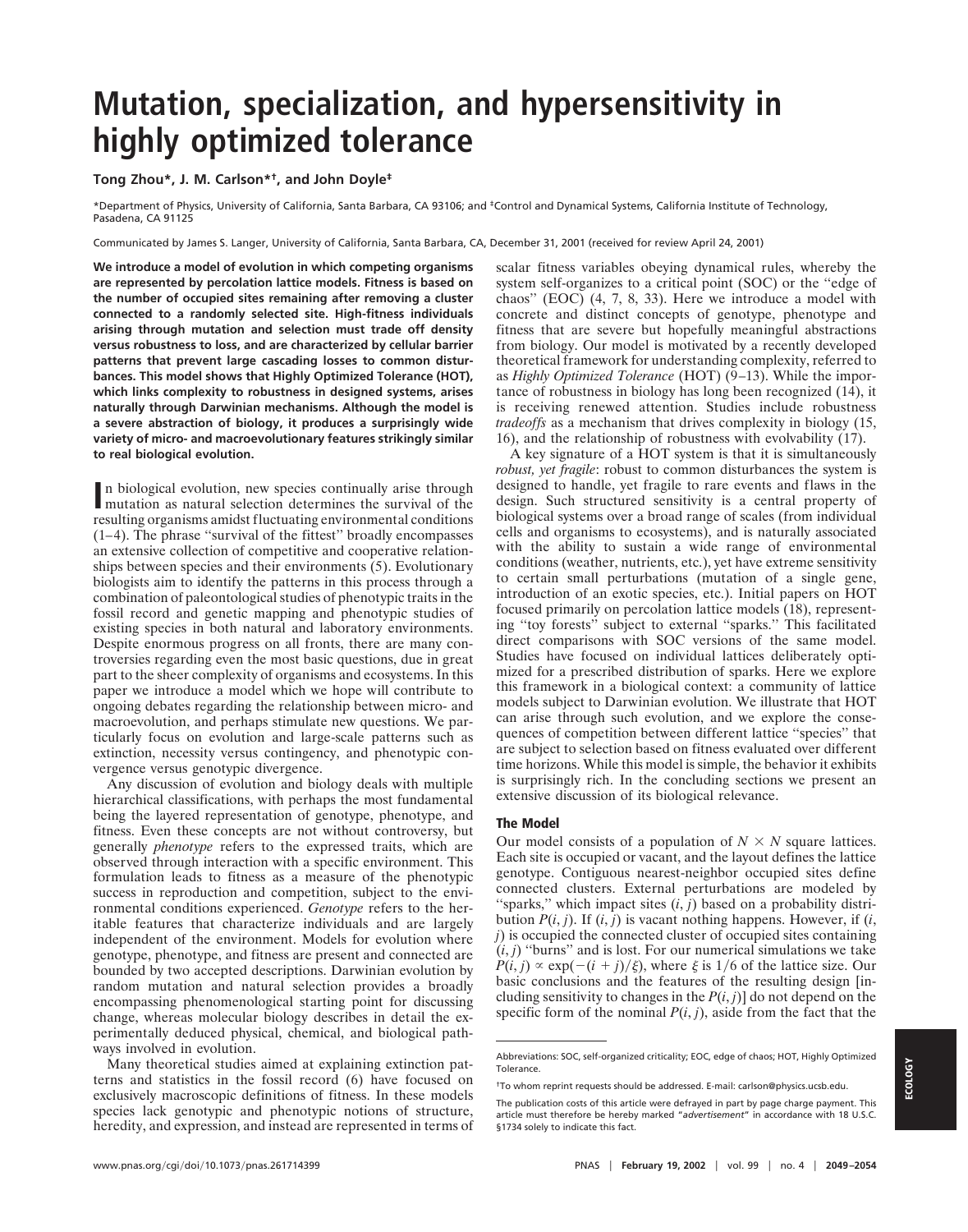distribution is skewed. A skewed distribution reflects the fact that different perturbations have different frequencies, like external uncertainties in biology.

The phenotype is the list of possible event sizes  $l_n$  (number of sites in the *n*th connected cluster divided by the system size) along with the corresponding probabilities  $f_n$  (the sum of the  $P(i,$ *j*) values in the *n*th cluster). The list  $\{f_n, l_n\}$  includes  $l_n = 0$ corresponding to the vacancies. The definition of phenotype is not unique, but our choice conveniently reduces the information contained in the genotype to the set of traits that can be observed through interaction with the environment, and contains sufficient information for subsequent evaluation of fitness.

The fitness reduces the phenotype of the lattice to a number. Because fitness depends on history and experience, the definition must take into account relevant time scales. These include the time scale of large-scale change in the environment, which corresponds to changes in  $P(i, j)$  (13). We assume  $P(i, j)$  remains fixed, so this time scale is effectively infinite. There is also a time scale for selection based on the relative fitness of individuals. This defines the time axis for mutation, reproduction, and determination of survival, represented as a discrete sequence of generations. Finally, there is the time scale over which fitness is evaluated. We consider two extreme cases, describing different ''types''—one in which mutation and selection occurs at the same rate as individual environmental perturbations, and another in which the fitness accounts for the full spectrum of possible disturbances. (Here ''type'' describes organisms that share a common fitness evaluation mechanism.)

For both types, fitness is related to yield *Y*, the density of occupied sites surviving a single spark drawn from  $P(i, j)$ . For a lattice of initial density  $\rho$ ,  $Y = \rho - \langle l \rangle$ , where  $\langle l \rangle$  is the density loss (or average loss) in one fire. The two types differ in how  $\langle l \rangle$  is computed. For one, fitness is defined to be the yield  $Y_\infty = \rho$  - $\langle l_n \rangle_f$  averaged over the full set of possible events (the phenotype) weighted by the corresponding probabilities. For the other, the fitness  $Y_1$  is evaluated stochastically based on a single spark applied to all members of the type:  $Y_1 = \rho - l_n$ . We refer to the *Y*<sup>1</sup> type as ''hares'' because they evolve rapidly, over-specialize for common disturbances, win in the short term, but are vulnerable to extinction in rare events (as shown in the next section). We refer to the  $Y_{\infty}$  type as "tortoises." The effectively infinite time horizon on which tortoises base their evaluation of fitness ultimately leads to a better design for long-term survival.

We begin with 1,000 randomly generated lattices with  $N = 16$ , divided equally between the tortoise and hare types. Each subsequent generation consists of two offspring from each parent lattice, each with a finite probability of mutation. Here mutation corresponds to inverting the occupation of a site. The mutation probability is equal for each site, and taken sufficiently small that on average only one site mutates on one of the two offspring. Each resulting generation of offspring is then subject to natural selection based on fitness *Y*. We define an upper bound of 1,000 on the total population *S*. Competition based on fitness occurs among all of the lattices for this limited space in the community. Any lattice with  $Y < Y_d$  is considered "dead" and automatically discarded, along with the lowest overall performers from the tortoise and hare types considered jointly until the total size *S* of the community is  $S \leq 1,000$ . The results shown have  $Y_d = 0.4$ .

Although our model is a severe abstraction from real biology and ecology, and emphasizes pure competition for space in the community, ignoring many other important types of interactions, the lattice layout makes the relationship between adaptation and fitness simple and transparent, and it allows direct comparison with familiar percolation models that have been used in an attempt to connect critical phenomena with biology and ecology. It is sufficiently general that it could be equally well motivated by competition and evolution in other settings, such as between



**Fig. 1.** Early stages of evolution. (*a*) Sample lattices drawn randomly from generations 0 (left), 100, 300, 700, and 1,500 (right) for the hares (*Upper*) and tortoises (*Lower*). Black sites are vacant, and white sites are occupied. (*b*) Average fitness over the first 300 generations for the tortoises (smooth broken line) and hares (noisy solid line).

technologies and companies in an economic setting. However, in the spirit of biological evolution, adaptation is accomplished through purposeless mutations and discriminating selection.

The resulting model has rich and illustrative dynamics, yet intuitively clear outcomes, contrasting differences in evolution and adaptation between organisms characterized by identical internal interactions and the same environmental conditions, but distinct time horizons for evaluating fitness. We focus on one particularly simple version of this model to introduce the basic concepts and results, but compare it with a variety of related models with alternative assumptions. This version maintains diversity with niches for each type that preserve the 50 most fit organisms, regardless of their fitness relative to the overall population and viability threshold (death rule). Each niche has only intratype competition, but we continue to allow intertype competition in the remaining pool of 900 organisms outside the niches.

#### **Numerical Results**

We begin with 1,000 randomly generated lattice organisms, equally divided between the two types, and with niches of size 50 allocated to each. We take  $P(i, j) \propto \exp(-(i + j)/\xi)$ , where  $\xi =$  $N/6$ ,  $N = 16$ , and  $i = j = 1$  in the upper left corner of the lattice. Fig. 1 illustrates the progressive stages of evolution. In both types, the original random parent lattice evolves toward patterns of increasing density and nongeneric spatial structure. Mutation and selection create order from the random homogeneous beginnings and lead to sharply defined, linear barriers of vacant sites, separating compact cellular clusters of occupied sites. Even at the relatively early stages of evolution the tortoises and hares begin to develop barrier patterns that are characteristic of their respective types. The tortoises sacrifice density to retain a higher concentration of barriers in regions that have less frequent sparks. For the hares, the configurations are noisier with some stray vacancies, and barriers in low-risk regions are lost because of the short-term competition. As illustrated in Fig. 1*b*, in early stages of the evolution the average fitness of each type is increasing. The average fitness of the hares typically exceeds that of the tortoises, although the hares' average fitness exhibits much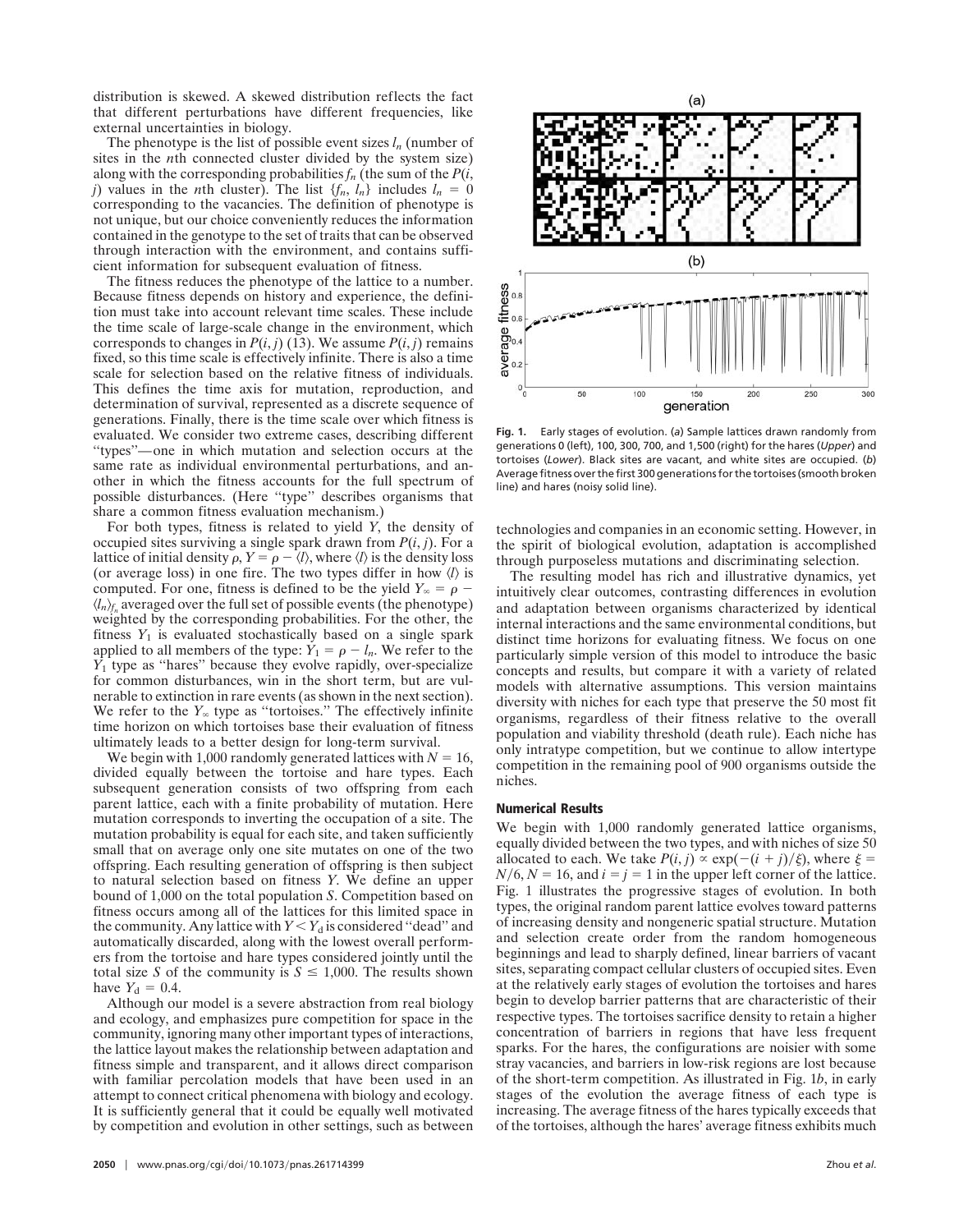more significant fluctuations attributable to the stochastic sampling of  $P(i, j)$ .

The last snapshot in Fig. 1*a* illustrates a representative configuration after 1,500 generations, when the average fitness has leveled off significantly compared with the increasing values in Fig. 1*b*. By that time, in a given run within each type organisms are nearly identical, and can be thought of as constituting a single species. For both the tortoise and hare types, different initial conditions consistently show convergent evolution from random layouts to qualitatively similar phenotypes (list of cell sizes and probabilities  $\{f_n, l_n\}$ , although the detailed location of barriers varies significantly between runs.

For both types, the long time patterns are similar to those observed previously for HOT systems constructed by deliberate optimal design (9, 10). These configurations illustrate the yield tradeoff that occurs between maximizing the density and constructing barriers to prevent loss from spreading. High yield states are associated with efficient, linear barriers concentrated in regions where  $P(i, j)$  is greatest (the upper left hand corner in Fig. 1*a*), in systems that are otherwise densely occupied. A primitive division of labor evolves between regions with large cells and high densities, and regions of small cells, lower occupation densities, and more barriers that protect the cells from sparks. The main distinction between the types is apparent in comparing the lower right portion of the lattices in Fig. 1*a*. The tortoises have a diagonal barrier cutting across the lattice that lies closer to the lower right corner of the lattice, where  $P(i, j)$  is relatively low. In comparison, hares have higher average initial density, and barriers only in the high-probability, upper left corner of the lattice because their evolution does not emphasize rare events.

Without niches, competition leads rapidly to the selection of a single type, and every remaining individual is the offspring of a single fortunately configured ancestor. This effect decays algebraically with population size, and would be irrelevant in systems which are large enough that the time associated with collapse to a single ancestor exceeds the times scale for evolution and extinction. However, in the community of 1,000 lattices, the collapse occurs within roughly 10 generations, when no significant evolution occurs, so success in this early competition is due primarily to yield variations in the initial configurations. Because these configurations are random, the two types behave similarly, and on average neither has an advantage. If the tortoises win this initial competition, they persist forever at the maximum population of 1,000. This result is not surprising because they are ''optimized'' for long-term yield. In contrast, if the hares survive, the organisms on average evolve more rapidly and to higher densities because they do not sacrifice density to protect against rare events. However, eventually they evolve to the point where a rare event causes death of all of the organisms (i.e., extinction) because a single spark in the lower right corner of a highly evolved member of this species drops the instantaneous yield below  $Y_d$ . It is the relative rapidity of evolutionary change and the ultimate extinction versus survival that led us to refer to the  $Y_1$  type as hares and the  $Y_\infty$  type as tortoises.

When niches are included both populations persist (by definition the niches retain the top 50 of each type), and we observe the irregular cyclic fluctuations illustrated in Fig. 2. Because they do not sacrifice density to protect against rare disturbances, the hares perform better on shorter time scales. For long periods when no rare events happen, the hares have higher fitness and thus dominate. Nearly all of the available 1,000 spaces belong to the hares, while the tortoise population is sustained at the minimum of 50. Thus the hares, with their short-term high fitness, dominate the community on shorter time scales. When a rare spark impacts the lower right portion of the lattice, the hares die when their yields drop below  $Y_d = 0.4$ . This leads to near extinction in which the hares are now pushed entirely back



**Fig. 2.** Hare (solid line) and tortoise (broken line) population size (*a*) and diversity (*b*) versus time. Diversity corresponds to the root-mean-square deviation of the organisms within a type from the ensemble average configuration (Fig. 1), averaged over sites.

into their niche. Such dramatic events are shown in Fig. 2*a* as steep drops of the hare population to the minimum of 50. In contrast, the tortoises are broadly robust to the full spectrum of disturbances, and do not die in a rare event. Because the extinction of hares makes room for growth, the tortoise population begins to expand rapidly in the period just after a rare disturbance. Hares, the "fitter" species in the short term, face episodic near-extinctions in the long term, whereas the tortoises, which are more nearly optimal for the full spectrum of events, survive on long time scales, but lose out in short-term competition.

In the period just after a rare event, the overall size *S* of the community falls well below the upper bound of 1,000. This is a fertile time for growth and diversification (see Fig. 2*b*). Nearly all of the living spaces are available. All of the offspring survive, so that the acceptance rate of mutation is 100%, which is much higher than the background level, as the populations of both species simply double in each generation. The tortoises are one step ahead because they did not suffer during the rare event, so their population is roughly twice that of the hares. Such periods of growth are relatively brief, and they end when the saturation level is reached. Shortly thereafter, competition again becomes important. Because the hares outperform the tortoises in the short term, they dominate and squeeze the tortoise population back to their niche 50, which completes the cycle. This picture of peaceful periods with intermittent bursts of activity is an extremely simplified example of punctuated equilibrium (19).

The two populations also differ in the overall statistics associated with the size distributions of losses  $f_i(l_i)$ . In Fig. 3 we compare the cumulative probability distributions  $F(l_i) = \sum_{l_i \ge l_i}$  $f_i(l_i)$  for the two species on a simulation using 64  $\times$  64 lattice organisms for better statistics. All other parameters of the model remain fixed. For the hares the tail of the distribution is heavier than the power law tail associated with the tortoises. The probability density  $f_i(l_i)$  has a bump, which corresponds to the almost vertical steps of discrete losses of nearly identical size in the cumulative distribution, indicative of excess large events relative to an extrapolation of the rate of smaller events. The excess large events capture the hypersensitivity of a robust system when facing perturbations not incorporated in the design.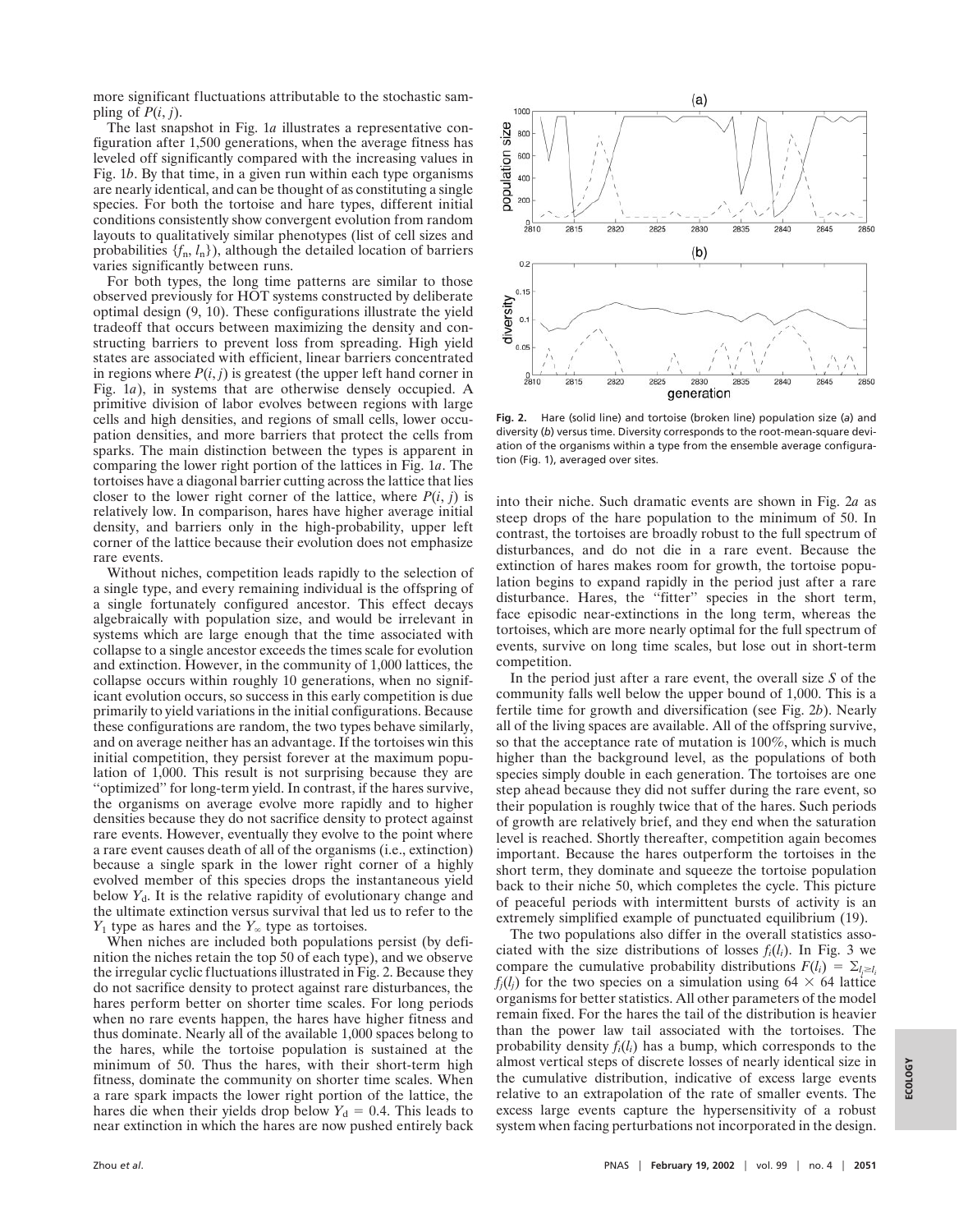

**Fig. 3.** The cumulative distributions of losses *F*(*l*) for the hares (solid line) and tortoises (broken line), plotted for 20,000 generations (after allowing for an initial transient of 10,000 steps) on 64  $\times$  64 lattices. Discrete points represent the actual event sizes, with lines drawn between them to guide the eye. The dotted line is the corresponding statistics for a ''critical'' lattice.

#### **Microevolutionary Features**

In this paper we present an abstract model of evolution that has a simple and transparent connection between genotype, phenotype, environment, and fitness. Despite its extreme abstraction and simplicity, our model provides a clear mechanism whereby microscopic processes of mutation and selection at the organism level (''microevolution'') are linked through competition and interaction with an uncertain environment, to large-scale ''macroevolutionary'' patterns, such as extinction events. It further captures how intrinsic robust design tradeoffs interact with and constrain natural selection to generate highly ordered structure from randomness. It is the model's biological relevance that is the most serious question, and we will focus on two aspects, the plausibility of the basic assumptions in the model and the realism of the resulting ''emergent'' properties seen in the numerical studies.

We have investigated variants of the model to evaluate the importance of parameter values and assumptions. The extinction yield  $Y_d = 0.4$  was varied with predictable results. The overall pattern was qualitatively retained, with relatively lower *Y*<sub>d</sub> producing relatively longer periods between large ''extinctions'' of hares. The tortoises can be replaced by organisms that compute yield as the hares do, but with slow mutation rates. This too produces qualitatively similar results but of course the tortoises take longer to develop their structured barriers. A simplification using the PLR (Probability/Loss/Resource) formulation of HOT (12) replaces the concrete barrier patterns created by empty sites with macroscopic phenomenological resource/loss tradeoffs, and this too produces qualitatively similar dynamics. The PLR genotype is thus an abstract resource allocation making the PLR model more tractable and allowing for both computation with more organisms and niches and some analytic results.

Perhaps the most interesting variant we have studied involves creating habitats with different spark distributions  $P(i, j)$  (unpublished work). Competition occurs within each habitat and organisms can migrate between habits, but there are no protected niches. Lattices in a habitat with skewed distributions as in this paper become ''specialists'' and evolve like the hares, developing barriers concentrated in regions where sparks are frequent. Lattices in a habitat with a spatially uniform distribution of sparks become ''generalists'' by developing a roughly uniform grid of barriers, which is optimal in their habitat. The generalists essentially never suffer large extinction events and are safe but suboptimal in habitats with skewed distributions. The specialists eventually suffer total extinction caused by rare sparks because they lack the protected niche included in this paper. When this occurs, generalists who have migrated into the skewed habitat flourish and eventually evolve into specialists, and the cycle repeats (20). Adding a variable mutation rate that is itself subject to mutation and selection leads to generalist tortoises and specialist hares, and qualitatively similar cycles. This model has additional rich behavior.

The notion of genotype as an  $N^2$  length bit string that is subject to random mutation by bit flips is neither novel nor remarkable. It is the phenotype of lattices in an uncertain environment and the resulting fitness that are most novel and most in need of justification. The fitness defined in terms of yield  $Y = \rho - \langle l \rangle$  has two contributions, density and loss. The benefit of high density can be thought of as an abstraction of the throughput of tightly coupled and finely tuned metabolic and reproductive networks. In an ideal environment an organism would evolve to simply maximize throughput or density, wasting little energy or material on protecting its metabolic networks or reproductive mechanisms from perturbations. In our model without sparks, all of our organisms will eventually evolve to unit density lattices without vacancies or barriers. However, realistic environments include perturbations, and purely maximizing density would be catastrophic, because these perturbations would lead to cascading failures in an unprotected organism. This behavior is reflected in the loss contribution to yield, which forces organisms to make a tradeoff between high densities and potentially high losses versus lower densities and losses. Sparks are abstractions of the real uncertainties in the environment and in components, which include biochemical stochastics as well as fluctuations from temperature, oxygen, nutrients, predation, and parasites, to climate and weather, geophysical phenomena, and meteoroid impacts. Perturbations can vary enormously in their frequency, which is reflected in our model in the nonuniform (exponential)  $P(i, j)$ .

Most damage in cells, organisms, and ecosystems, such as infections, epidemics, organ failure, cancer, starvation, forest fires, and takeover by exotic species, typically involves small initiating perturbations that cascade into network and systemwide events. For example, at the cellular level, when the temperature in a cell's environment rises above physiologically normal levels it can initiate a cascading failure event. First, the cell's internal temperature rises, which can cause proteins to denature, and then form aggregates, eventually losing functionality. This chain of events leads to failure of intracellular networks and ultimately cell death. At the other extreme of scale are the meteoroid impacts thought to be responsible for large extinctions. While there is certainly widespread death from the immediate blast, far greater losses are thought to occur from atmospheric dust particles blocking photosynthesis, leading to cascading failures of the food chain (34).

Our model focuses attention on a single, and we believe fundamental, abstraction of biological complexity: building barriers to cascading failures. Because this is not a familiar abstraction, it requires careful justification. Some robustness barriers are obvious from an organism's external physiology. Bacteria have cell walls to protect intracellular processes, and under extreme conditions may create hardened spores that can survive even boiling or the vacuum of space. Higher organisms develop exoskeletons, shells, horns, and thick and tough skins, or seek out and sometimes even construct protective barriers by using materials in their environment. Similarly, the cascading failure events that these mechanisms protect against are often obvious and transparent, such as trauma from physical attack. Even mechanisms conferring mobility often are used to put space and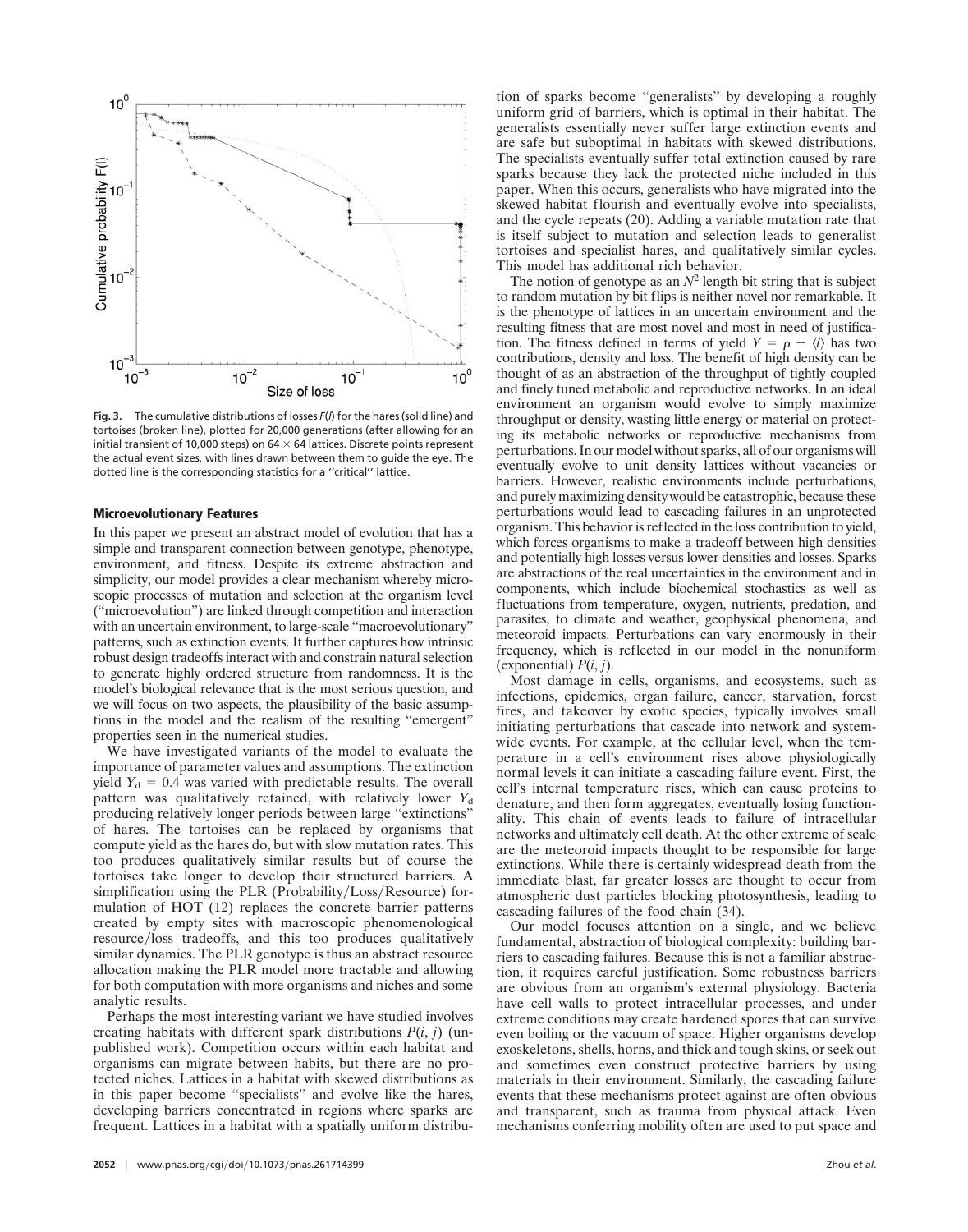time barriers between organisms and their predators or parasites, or potentially damaging environmental perturbations

Neither our model nor molecular biology has such barriers ''built in,'' and they ''emerge'' only through evolution in an uncertain environment. Thus only a few hundred genes are required for minimal life in an idealized laboratory environment, but free-living bacteria often have many thousands of genes, most of whose knockout mutations are not lethal in laboratory conditions. This is because most genes code for sensors, actuators, and the complex regulatory networks that control them, and thus confer to the cell robustness to variations rather than the mere basic functionality required for survival in ideal circumstances. The central claim from our model is that the essence of this robustness, and hence of biological complexity, is the elaboration of highly structured mechanisms that create barriers to cascading failure events.

Most robustness barriers are far from obvious, and involve complex regulatory feedback and dynamics, to stop cascading failures that are themselves often cryptic and complex. There is no simple identification directly with external physiological features. The abstraction of barriers continues to hold nonetheless, but now we must consider them as occurring in the state space of an organism's dynamics. Bacteria both use chemotaxis and regulate metabolic pathways to utilize available nutrients and avoid starvation, and have a variety of sporulation strategies under extreme conditions. Higher organisms have even more sophisticated barrier mechanisms. Immune systems mount elaborate defenses to block infections, the route to cancer has multiple barriers, and damaged organs can regenerate. Much of the battle between parasites and hosts and between predators and prey can be viewed as the creation of ever more elaborate barriers in a joint state space. Even ecosystems exhibit sophisticated collective barrier behavior, although here the connection between genotype and overall fitness is least well understood. The succession patterns of vegetation after forest fires effectively build barriers to fires recurring too frequently. The global ecosystem apparently finely regulates oxygen levels far from equilibrium (21). Too much oxygen and huge fires would constantly sweep the planet, and too little would kill aerobic organisms.

Consider again the cascading failure effects of high temperature, which can be blocked by building barriers at a variety of levels. Mammals use complex feedback regulation and insulation to create a barrier protecting cells from external temperature changes. Bacteria exhibit thermotaxis, thus creating a spatial barrier to heat. Key proteins can have energy barriers for temperature stability, or have multiple (allelic or paralogous) variants. Regulated multiple gene loci allow individuals to respond to changing environments, whereas allelic variants allow populations to adapt on reproductive time scales. Finally, elaborate heat shock responses up-regulate chaperones, which refold denatured proteins. If we think of heat shock as a cascading failure event in the state space of the cell's dynamics, these protective measures can be thought of as building barriers in this state space. Note, however, that it is primarily fluctuations in temperature rather than absolute levels that require barriers. Microbes have been found at almost all temperatures and pressures where water is liquid, but none come close to surviving throughout this entire range. Thus both boiling and freezing reduce microbial growth.

We have aimed for the simplest model with an explicit genotype and phenotype that captures what we believe is the essential mechanism that drives the evolution of complexity in organisms and ecosystems, which is the emergence of robustness barriers to cascading failures through evolution and natural selection. In doing so, we have focused on primitive representations and have sacrificed the rich behavior and complexity of fitness, loss, and barrier formation in real organisms and ecosystems. Natural extensions to this model could include genetic transfer and recombination and interactions beyond direct competition, which could lead to food chains, various types of symbiosis, predation, and parasitism. However, this simplest model not only captures essential emergent feature of organisms at the microevolutionary level but also has interesting emergent macroevolutionary patterns, as we discuss next.

#### **Macroevolutionary Consequences**

In the fossil record, extinction ''events'' can be characterized in terms of ''size,'' a measure of the rate at which distinct species become extinct. Large events are associated with strong temporal clustering in the disappearance of individual species. It has been argued that overall the distribution of event sizes may have moderately heavy tails (22), and a variety of models have been studied in this context (4). In our model we sacrifice diversity of species to retain detailed internal structures. With only two types, and with each type converging to almost identical genotypes, the only nontrivial extinction statistics are associated with organisms. However, the model does capture the belief widely held within the paleontology community, that initiation of large extinction events is typically associated with rare or anomalous external causes, such as meteoroid impacts and large-scale geological change, whereas more frequent, smaller events are typically associated with a mixture of competition between species, as well as more commonplace variability in the habitat and other environmental conditions (1–4). Note that in our model, as in nature, this is a macroevolutionary pattern that is an entirely emergent property of the microevolutionary dynamics.

A recent review (23) argues that extinction is a ''highly deterministic process'' (24) in the sense that extinction-promoting traits are correlated both within an event and across events with similar initiating perturbations. In particular, many extinctionpromoting traits are associated with ''specialization.'' Under common circumstances more specialized organisms can dominate in competition with organisms that are more robust for the full spectrum of the environmental uncertainty, but specialization also leads to hypersensitivity to rare disturbances. In our model, the internal structure of HOT systems corresponds to robust high-fitness states relative to the environment to which they are coupled. If the environment changes unexpectedly, or rare perturbations occur that are not taken into account in the evolutionary history of an organism, then the consequences may be especially severe. The hares become successfully specialized but systematically experience large extinctions.

A quite different view than HOT comes from advocates of self-organized criticality (SOC) (25–27) and the edge of chaos (EOC) (23). There is a large literature with a variety of models [see recent reviews (4, 8)], but they share some common themes. In broad terms, these groups suggest that the heavy tails are described by power laws and focus on claims of statistical self-similarity in the fossil record to argue that evolution naturally drives ecosystems to the neighborhood of a critical phase transition or bifurcation point. In this view, it is sufficient to explain large events as avalanche-like and arising from coevolutionary internal dynamics. Thus there is no need to invoke external abiotic forcing or model the highly structured complexity that is the focus of much of biological research. The SOC/EOC point of view has largely been rejected by the paleontology community precisely because it avoids both the highly structured, largely deterministic features that evolve in organisms and ecosystems and the large events that are attributed to abiotic perturbations in their environment.

We can reveal the flaws in the  $SOC/EOC$  argument by applying it to our lattice model, where it superficially appears to offer an attractive explanation for the macroevolutionary features of power laws and punctuated equilibrium. The  $SOC/EOC$ argument rests on two points, the first trivially true, and the second obviously false. First, note that at low densities  $\rho$  where the lattices are sparsely populated, the yield is also low because  $Y = \rho - \langle l \rangle \leq \rho$ . At sufficiently high densities, high losses  $\langle l \rangle$  are